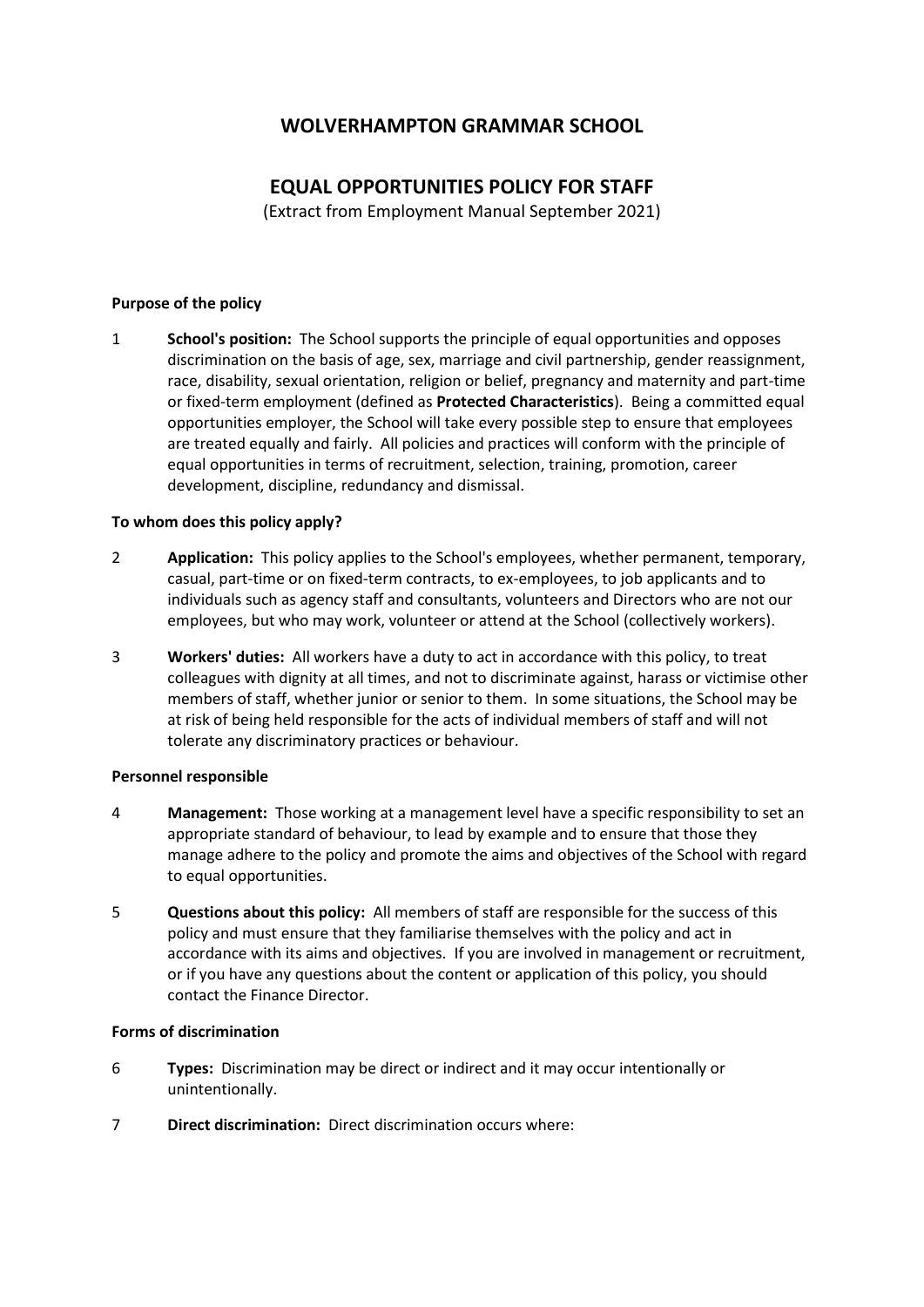- 7.1 Someone is treated less favourably because of one or more Protected Characteristics. For example, rejecting an applicant because they would not "fit in" because of their race or sexual orientation would be direct discrimination.
- 7.2 Someone is less favourably treated because of their association with someone who has a Protected Characteristic. For example, an employee may be treated less favourably because they have a disabled child.
- 7.3 Someone is treated less favourably because they are perceived to have a Protected Characteristic. For example, an employee may be treated less favourably because they are believed to be (but may not actually be) homosexual.
- 8 **Indirect discrimination:** Indirect discrimination occurs where an individual is subject to a provision, criterion or practice, applied to a group of people, which puts them at a particular disadvantage because of a Protected Characteristic, and it cannot be objectively justified. An example might be a minimum height requirement for a job. This is likely to eliminate proportionately more women than men. If this criterion cannot be objectively justified, because it is not a proportionate means of achieving a legitimate aim, then it will be indirectly discriminatory on the ground of sex.
- 9 **Victimisation and harassment:** Discrimination also includes victimisation (suffering a detriment because of action the employee has taken or may take to assert legal rights against discrimination or to assist a colleague in that regard (called a **Protected Act**) and harassment (see the School's Dignity at Work policy for a more detailed explanation of "harassment").

## **Recruitment and selection**

10 **School's position:** The School aims to ensure that no job applicant receives less favourable treatment because of a Protected Characteristic. Recruitment procedures will be reviewed regularly to ensure that individuals are treated on the basis of their relevant merits and abilities and that sufficiently diverse sectors of the community are reached. Job selection criteria are reviewed from time to time to ensure that they are justifiable on non-discriminatory grounds as being essential for the effective performance of the job.

# **Staff training and promotion and conditions of service**

- 11 **The School's position:** Staff training needs shall be identified through regular staff appraisals. All workers will be given an equal opportunity and access to training to enable them to progress within the organisation. All promotion decisions shall be made on the basis of merit.
- 12 **Terms and conditions:** Our conditions of service, benefits and facilities will be reviewed from time to time to ensure that they are available to all workers who should have access to them and that there are no unlawful obstacles to accessing them.

### **Disability discrimination**

13 **Informing the School:** If you are disabled, or become disabled in the course of your employment, you are encouraged to tell us about your condition. This is to enable us to support you as much as possible and to ensure that you are not treated less favourably because of something related to your disability.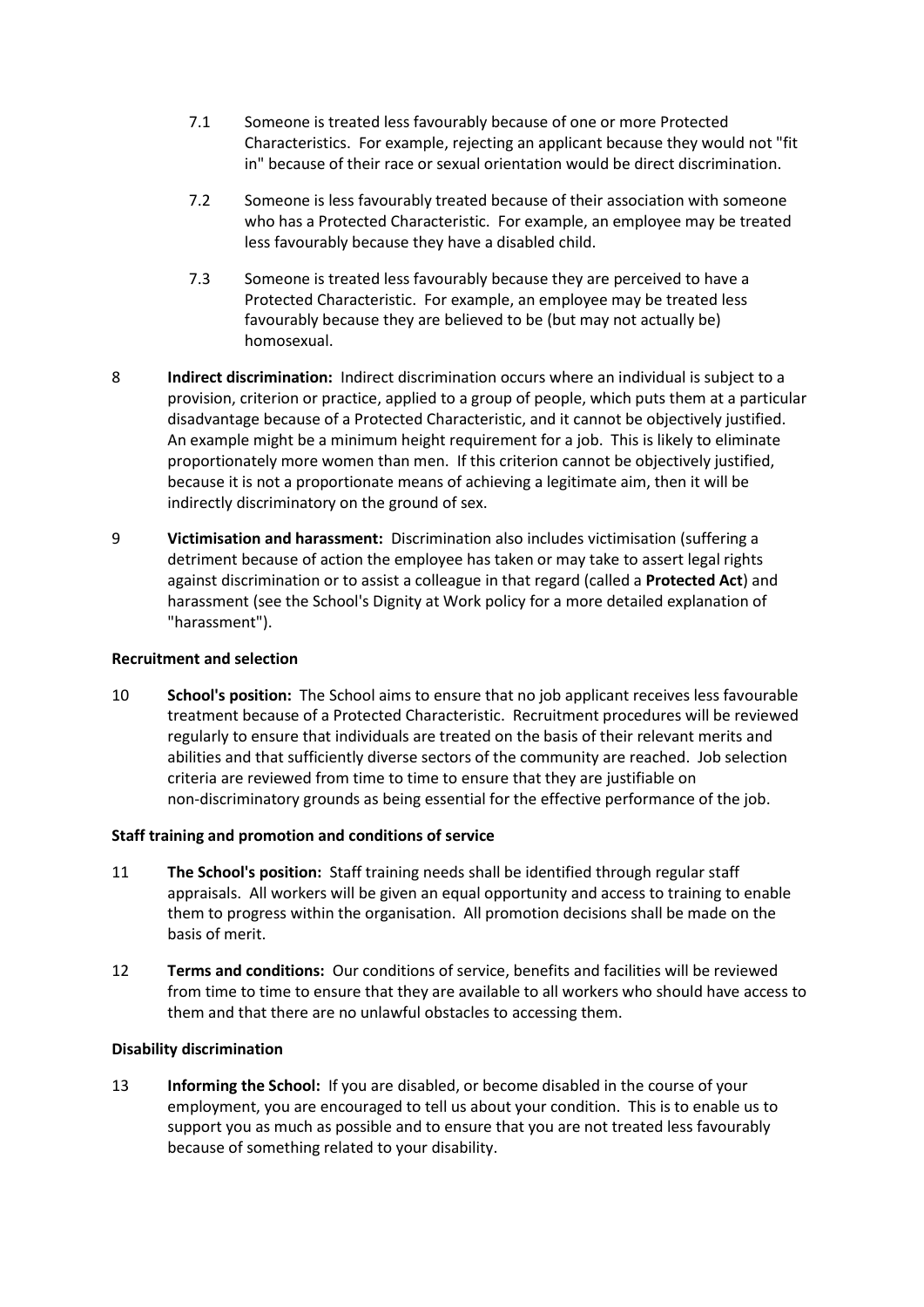- 14 **Reasonable adjustments:** You may also wish to advise the Deputy Head or the Finance Director of any reasonable adjustments to your working conditions or the duties of your job which you consider to be necessary, or which would assist you in the performance of your duties. This may involve the provision of an additional piece of equipment or assistance in helping you to perform your work. The Deputy Head or the Finance Director may wish to consult with you and with your medical adviser(s) about possible reasonable adjustments. Careful consideration will be given to any such proposals and they will be accommodated where possible and proportionate to the needs of your job. Nevertheless, there may be circumstances where it will not be reasonable for us to accommodate the suggested adjustments and we will ensure that we provide you with information as to the basis of our decision not to make any adjustments.
- 15 **Physical features:** The School will monitor the physical features of its premises to consider whether it can make any changes to help remove disadvantages which these may create for disabled users. Where possible and proportionate, the School will take steps to improve access for disabled users of the premises.

### 16 **Fixed Term Employees**

**Monitoring:** The school will monitor our use of fixed-term employees and their condition of service, to ensure that they are being offered appropriate access to benefits, training, promotion and permanent employment opportunities. We will, where relevant, monitor their progress within the school to ensure that they are accessing permanent vacancies.

### 17 **Part-Time Workers**

**Monitoring:** The school will monitor the conditions of service of part-time employees and their progression to ensure that they are being offered appropriate access to benefits and training and promotion opportunities. We will also ensure requests to alter working hours are dealt with appropriately under the School's Flexible Working Policy.

### 18 **Agency Workers**

**Monitoring:** The school will monitor agency workers to ensure that they are treated no less favourably than a comparable worker in relation to accessing collective facilities and amenities at the School. The School will also monitor the use of temporary work agencies and subject to the expectations set out in the Agency Workers Regulations 2010, will ensure that all agency workers have the same basic working conditions they would have been entitled to had they been recruited by the school directly into a comparable role.

### **Breaches of the policy**

- 19 **Complaints:** If you believe that you may have been disadvantaged because of a Protected Characteristic, you are encouraged to raise the matter through the School's grievance procedure. If you believe that you may have been harassed because of a Protected Characteristic, you are encouraged to raise the matter through the School's Dignity at Work policy. Allegations regarding potential breaches of this policy will be treated in confidence and investigated in accordance with the relevant procedure.
- 20 **False allegations:** These procedures apply during and after termination of your employment. Workers who make such allegations in good faith will not be victimised or treated less favourably as a result. False allegations of a breach in this policy which are